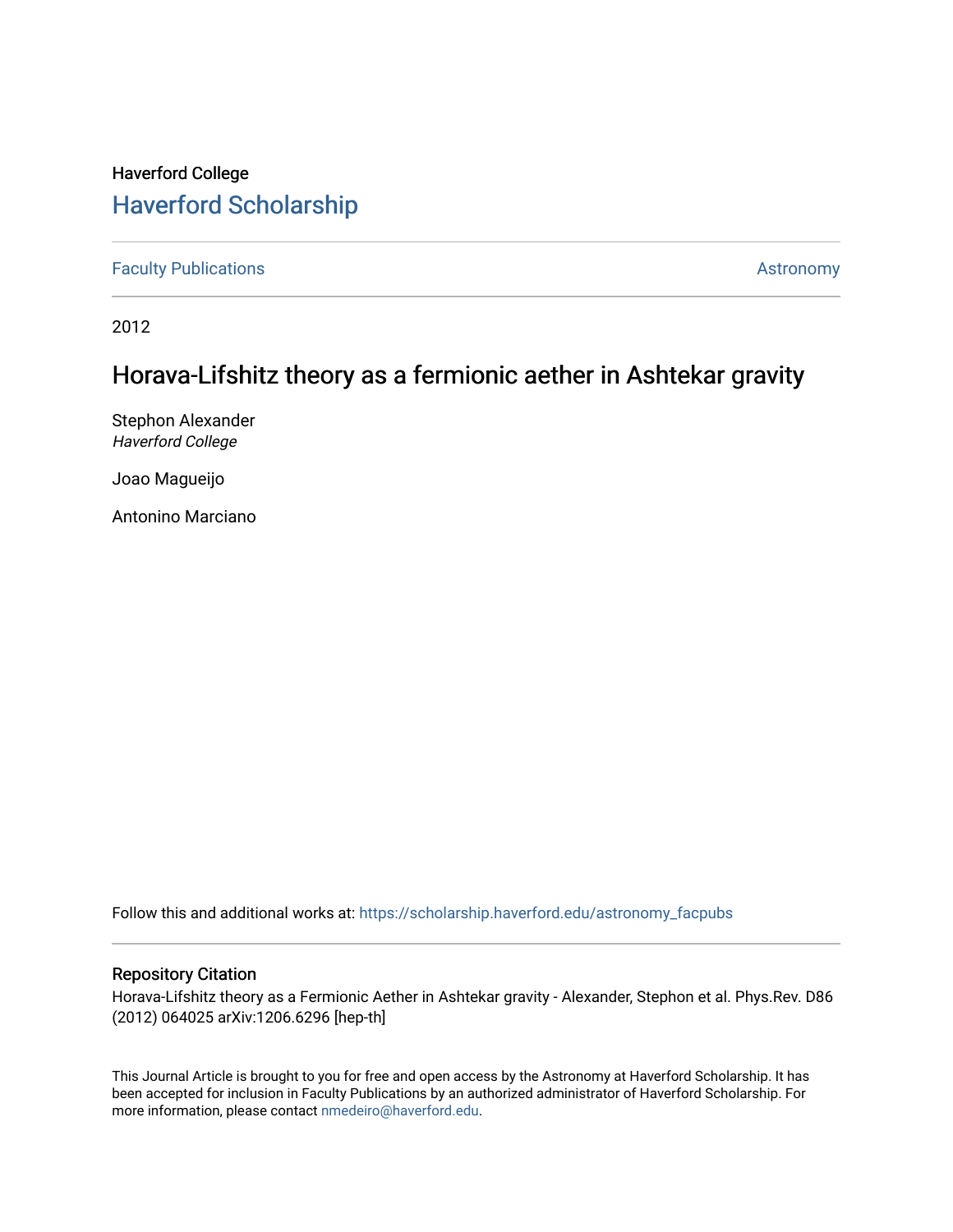# Hořava-Lifshitz theory as a fermionic aether in Ashtekar gravity

Stephon Alexander[\\*](#page-1-0)

<span id="page-1-3"></span>Department of Physics and Astronomy, Dartmouth College, Hanover, New Hampshire 03755, USA

João Magueijo<sup>[†](#page-1-1)</sup>

Theoretical Physics, Blackett Laboratory, Imperial College, London, SW7 2BZ, United Kingdom

Ant[o](#page-1-2)nino Marciano<sup>#</sup>

<span id="page-1-5"></span><span id="page-1-4"></span>Department of Physics, The Koshland Integrated Natural Science Center, Haverford College, Haverford, Pennsylvania 19041, USA and Department of Physics, Princeton University, New Jersey 08544, USA (Received 27 June 2012; published 13 September 2012)

> We show how Hor̆ava-Lifshitz (HL) theory appears naturally in the Ashtekar formulation of relativity if one postulates the existence of a fermionic field playing the role of aether. The spatial currents associated with this field must be switched off for the equivalence to work. Therefore the field supplies the preferred frame associated with breaking refoliation (time diffeomorphism) invariance, but obviously the symmetry is only spontaneously broken if the field is dynamic. When Dirac fermions couple to the gravitational field via the Ashtekar variables, the low energy limit of HL gravity, recast in the language of Ashtekar variables, naturally emerges (provided the spatial fermion current identically vanishes). HL gravity can therefore be interpreted as a timelike current, or a Fermi aether, that fills space-time, with the Immirzi parameter, a chiral fermionic coupling, and the fermionic charge density fixing the value of the parameter  $\lambda$  determining HL theory. This reinterpretation sheds light on some features of HL theory, namely its good convergence properties.

> DOI: [10.1103/PhysRevD.86.064025](http://dx.doi.org/10.1103/PhysRevD.86.064025) PACS numbers: 04.50.Kd, 04.20.Fy

## I. INTRODUCTION

While there are stringent experimental constraints on breaking local Lorentz invariance in particle physics, it is well known that diffeomorphism invariance plays a more prominent structural role in general relativity and quantum gravity since it is possible that near the Planck scale, Lorentz symmetry is not fundamental. One of our best tests of Lorentz invariance on large-distance scales is the cosmic microwave background, which breaks Lorentz invariance by choosing a preferred timelike frame for the Universe during the epoch of last scattering. Given this fact, one may be tempted to construct gravitational theories that have a preferred frame from the outset while preserving diffeomorphism invariance. But what more is there to gain from working with gravitational theories that violate Lorentz invariance?

Recently, some authors have constructed theories of gravity that have preferred-frame effects (i.e., an Einstein aether), but preserve spatial diffeomorphisms. One of the attractive features of a class of these models, namely Hořava-Lifshitz gravity (HL)  $[1]$  $[1]$ , is that, due to their anisotropic scaling, implementation of standard field theory methods renders the UV behavior of gravity perturbatively finite. Therefore in this scheme, Lorentz invariance can emerge in the IR, but its violation at shorter scales can cure the UV infinities that usually plague perturbative general relativity.

Despite the promise that HL gravity provides, breaking of refoliation invariance has led to certain technical issues, most notably the presence of an extra scalar graviton mode [\[2\]](#page-8-1). The theory could certainly be improved with the import of extra ingredients coming from other walks of gravitational theory. It is interesting that the discreteness of space-time in loop quantum gravity (LQG) also provides a natural UV regulator [[3\]](#page-8-2) and one is led to wonder if the finiteness in HL gravity is connected to the nonperturbative discreteness found in LQG. A way to begin analyzing this possible connection is to see if HL gravity can be reexpressed in terms of the Ashtekar canonical variables which naturally lead to the holonomy representation of LQG.

In this paper we show that HL gravity can indeed be reexpressed in terms of Ashtekar's variables and a new physical interpretation of the HL theory emerges, which paves a way of understanding a manifestly 4D formulation of HL without the need for an extra scalar degree of freedom. What we will discover is that when Dirac fermions couple to the gravitational field via the Ashtekar variables, HL gravity emerges when the spatial fermion current identically vanishes. Vanishing of fermionic currents in equivalent physical systems has been considered e.g., in Refs. [\[4](#page-8-3),[5](#page-8-4)], and we refer to these works for a detailed analysis. For us it is interesting to note that the frame in which this happens supplies the ''preferred'' foliation of the theory. In Hořava-Lifshitz gravity the finiteness of the graviton arises due to the presence of the Cotton tensor which was assumed. In this work we discover a physical reason for this in the Ashtekar variables: when the condition

<span id="page-1-0"></span>[<sup>\\*</sup>s](#page-1-3)alexand@haverford.edu

<span id="page-1-1"></span>[<sup>†</sup>](#page-1-4) j.magueijo@imperial.ac.uk

<span id="page-1-2"></span>[<sup>‡</sup>](#page-1-5) amarcian@haverford.edu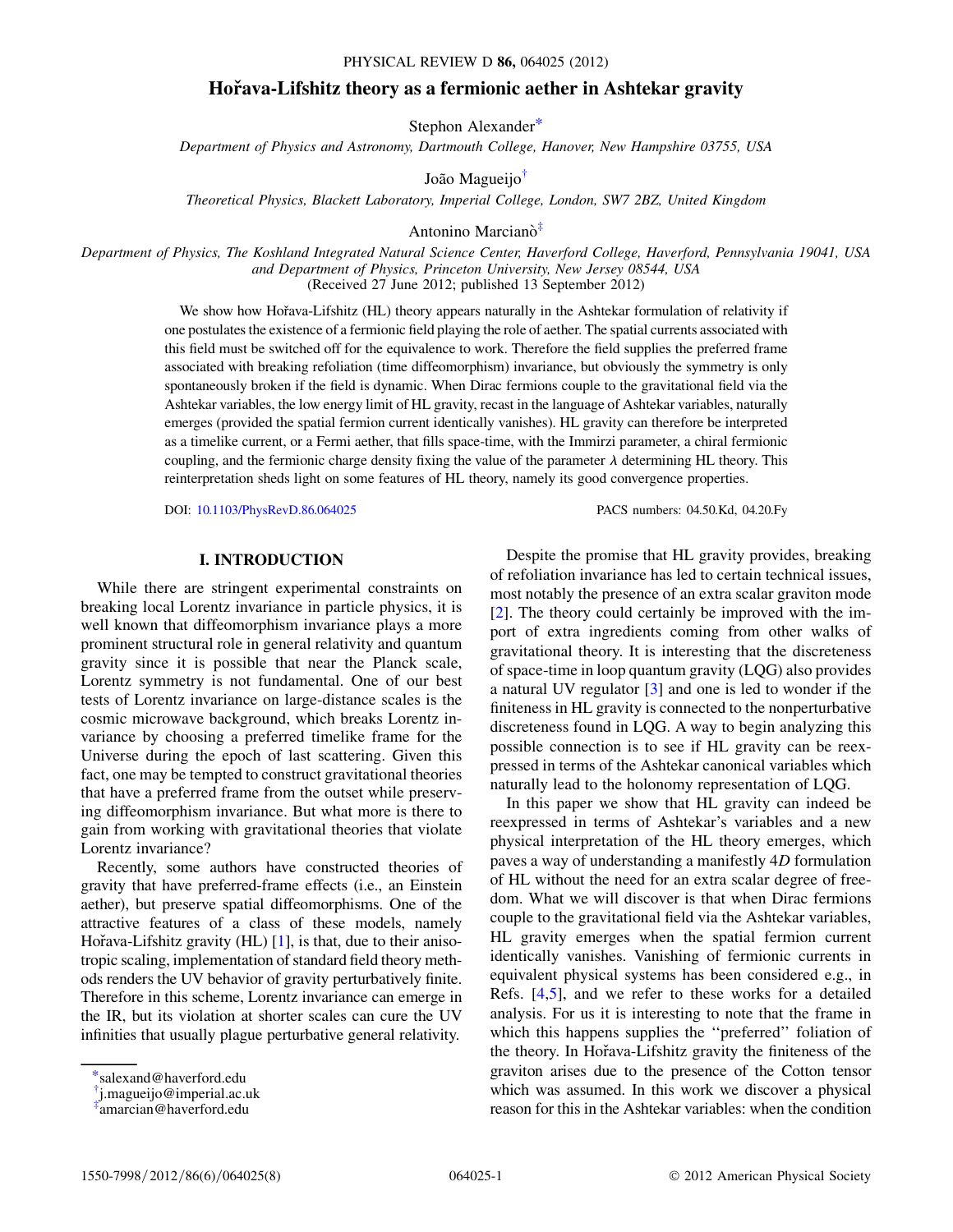#### ALEXANDER, MAGUEIJO, AND MARCIANO` PHYSICAL REVIEW D 86, 064025 (2012)

#### II. HL THEORY IN ASHTEKAR VARIABLES

One cannot overemphasize the importance of spinors in understanding gravity and its quantization. Starting from Weyl, it was understood that the simplest way to couple spinors to gravity involved the so-called spin connection, in the ''Cartan-Palatini'' formulation of general relativity. Later Kibble realized that general relativity could be seen as the gauge theory of the Poincaré group, with the tetradgauging translations and the spin-connection-gauging Lorentz transformations and rotations. Torsion naturally sneaks into the theory whenever spinors are present, although the relation is purely algebraic, so that torsion can be reinterpreted as a four-fermion interaction in the standard torsionfree theory (for an excellent review see Ref. [\[7](#page-8-6)] and reference therein).

To a large extent the Ashtekar formalism is a reformulation of the Palatini-Cartan-Kibble earlier work, rendering it more amenable to quantization via techniques imported from lattice gauge theory. The Ashtekar theory can be obtained by adding a surface term to the usual Palatini action. Depending on how this is done in the spinorial sector, one may end up with the same classical dynamics or with an extension of the original theory when spinors are present, as we shall see in the next section. In either case the quantum theory is always distinct from what one would get by attempting to quantize the original theory. Quantum effects and classical dynamics driven by spinors always introduce novelties.

One may wonder how the HL theory looks using Ashtekar's ''new'' variables. This is most easily accomplished following the treatment in Ref. [[3\]](#page-8-2), where the Ashtekar formalism is derived from the standard Arnowitt-Deser-Misner (ADM) framework by an extension of the phase space followed by a canonical transformation (dependent on the Immirzi parameter  $\gamma$ ). The first operation produces a canonical pair made up of the densitized inverse triad  $E_i^a$  and the extrinsic curvature one-form  $K_a^i$ .<sup>1</sup> With  $E_a^i$  the inverse of  $E_i^a$ , the extrinsic curvature  $K_{ab}$  can be obtained from the "extended"  $K_a^i$ according to

$$
K_{ab} = \sqrt{q} K^i_{(a} E^i_{b)},\tag{1}
$$

subject to the constraint,

$$
G_{ab} = K^i_{[a} E^i_{b]} = 0,
$$
 (2)

(which produces a form of the Gauss constraint when contracted with  $\epsilon^{cab}$ ). A canonical transformation dependent on Immirzi parameter  $\gamma$  is then applied to  $K_a^i$  leading to the Ashtekar connection

$$
A_a^i = \gamma K_a^i + \Gamma_a^i, \tag{3}
$$

where, in the absence of spinors,  $\Gamma_a^i = \tilde{\Gamma}_a^i$  is the torsionfree<br>Cartan connection associated with  $F_a^a$ . The Gauss Cartan connection associated with  $E_i^a$ . The Gauss constraint implies  $D_a E_i^a = \partial_a E_i^a + \epsilon_{ijk} \Gamma_a^j E_k^a = 0$ , which leads to an expression in terms of the new covariant derivative

$$
G_i = \mathcal{D}_a E_i^a = \partial_a E_i^a + \epsilon_{ijk} A_a^j E_k^a = 0. \tag{4}
$$

This is the usual form for the Gauss constraint in terms of Ashtekar variables. The Gauss constraint is the only new constraint to be added in this approach to the usual two present in the ADM formalism.

Having performed this exercise, the ADM Hamiltonian becomes the sum of three constraints: the Gauss, the diffeomorphism and the Hamiltonian constraint. Specifically the Hamiltonian constraint becomes

$$
\mathcal{H}_{\text{Ash}} = \frac{1}{2\kappa\sqrt{q}} E_i^a E_j^b (\epsilon^{ij}{}_k F_{ab}^k - 2(\gamma^2 + 1)K_{[a}^i K_{b]}^j), \quad (5)
$$

where we are using units such that  $\kappa = 8\pi G$ .

<span id="page-2-0"></span>We now note that the HL action can be written as the standard Einstein-Hilbert action plus an additional term in  $1 - \lambda$ 

$$
S_{\rm HL} = S_{\rm EH} + \frac{1 - \lambda}{2\kappa} \int d^3x dt \sqrt{q} N K^2.
$$
 (6)

This results in a correction to the ADM Hamiltonian

$$
\mathcal{H}_{\text{ HL}} = \mathcal{H}_{\text{ADM}} + \frac{\sqrt{q}}{2\kappa} (\lambda - 1) K^2. \tag{7}
$$

Therefore all we need to do in order to translate the model into the Ashtekar formalism is to rewrite the extra term in terms of the canonically transformed variables. It is easy to prove that

$$
K = q^{ab} K_{ab} = \frac{1}{\sqrt{q}} E_i^a K_a^i, \tag{8}
$$

so that the Hamiltonian constraint becomes

$$
\mathcal{H}_{HL} = \frac{1}{2\kappa\sqrt{q}} E_i^a E_j^b (\epsilon^{ij}{}_k F_{ab}^k - 2(\gamma^2 + 1)K_{[a}^i K_{b]}^j
$$

$$
+ (1 - \lambda)K_a^i K_b^j).
$$
(9)

We see that the diffeomorphism-invariant theory contains both the trace and the traceless part in well-apportioned amounts. The new term is a pure trace, deforming the

<sup>&</sup>lt;sup>1</sup> From now on, we will label space indices with latin letters  $a$ , b, with a,  $b = 1, 2, 3$ , and internal SU(2) indices with latin letters  $i, j$ , with  $i, j = 1, 2, 3$ .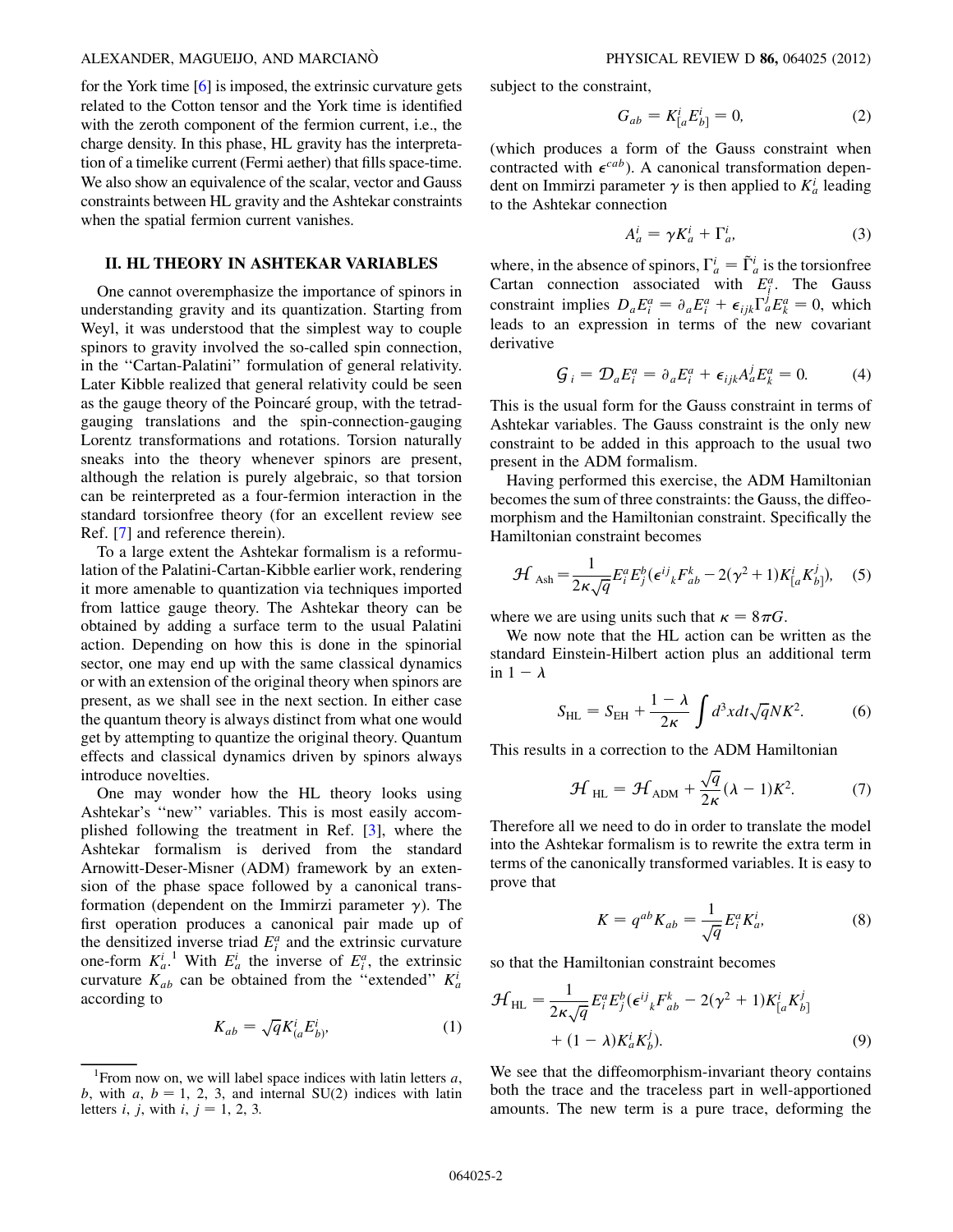original proportions. Notice finally that when we select the values  $\lambda = 1 + 2(\gamma^2 + 1)$ , the theory becomes

$$
\mathcal{H}_{HL} = \frac{1}{2\kappa\sqrt{q}} E_i^a E_j^b (\epsilon^{ij}{}_k F_{ab}^k + 2(1-\lambda)K_{[a}^i K_{b]}^j
$$

$$
+ (1-\lambda)K_{(a}^i K_{b)}^j).
$$
(10)

Our task now is to obtain this theory from a fermionic aether. In so doing it will be useful to recall that in the above Hamiltonian  $K_a^i$  is to be understood as

$$
K_a^i = \frac{A_a^i - \Gamma_a^i}{\gamma}.
$$
 (11)

Thus, if  $\Gamma_a^i$  acquires torsion (solved explicitly in terms of the fermionic field), it is not unreasonable to expect that a new term, of the form of the new term in  $(1 - \lambda)$ , is generated generated.

# III. EINSTEIN-HILBERT ACTION AND COUPLING TO MASSLESS FERMIONS

A direct way to see how HL gravity is related to the Ashtekar variables is to consider a 4D gravitational Holst action in the first-order formalism which can naturally be reduced to the Ashtekar variables [\[8–](#page-8-7)[12](#page-8-8)]

<span id="page-3-2"></span>
$$
S_{\text{EHC}}(e, A, \psi, \overline{\psi})
$$
  
=  $\frac{1}{2\kappa} \int_{\mathcal{M}} \left( \frac{\epsilon_{IJKL}}{2} e^{I} \wedge e^{J} \wedge F^{KL} - \frac{1}{\gamma} e_{I} \wedge e_{J} \wedge F^{IJ} \right)$   
+  $\frac{i}{2} \int_{\mathcal{M}} \star e_{I} \wedge \left[ \overline{\psi} \gamma^{I} \left( 1 - \frac{i}{\alpha} \gamma_{5} \right) \mathcal{D} \psi$   
-  $\overline{\mathcal{D}\psi} \left( 1 - \frac{i}{\alpha} \gamma_{5} \right) \gamma^{I} \psi \right],$  (12)

in which antisymmetrized pairs AB, with  $A, B = 0, 1, 2, 3$ , are internal indices of the adjoint representation of  $\mathfrak{so}(3, 1)$ and the symbol  $D$  denotes covariant derivative with respect to the  $SO(3, 1)$  connection  $A<sup>IJ</sup>$ , the field strength of which is  $R^{IJ}$ . Notice that this action differs from the one considered in Ref. [\[8\]](#page-8-7) by an axial coupling in the fermionic term. It was shown in Ref. [\[9\]](#page-8-9) that this action is equivalent to the Einstein-Cartan action at the effective level. We can immediately identify the Ashtekar-Barbero connection as a spatial projection of the spin connection

$$
A_b^{ij} \equiv -\gamma A_b{}^{j0} - \frac{1}{2} \epsilon^j{}_{kl} A_b{}^{kl} = \gamma K_b^j + \Gamma_b^j, \qquad (13)
$$

where both sets of indices run from 1 to 3, as previously stated. The remaining components of the space-time connection A are recast into

$$
A_b^{ij} \equiv A_b^{j0} - \frac{1}{2\gamma} \epsilon^j{}_{kl} A_b^{kl}.\tag{14}
$$

Finally the components  $A_t^I$  are nondynamical, as are the lapse function N and shift vector  $N^a$  appearing in the metric. Variation with respect to the nondynamical connection components gives partially second-class constraints. These constraints can be solved, giving the results

$$
\gamma^{-} A_b^{\prime k} = -A_b^{\prime k} + 2\Gamma_b^k. \tag{15}
$$

Following [\[12\]](#page-8-8), we rewrite the connection  $\Gamma_b^k$  as

$$
\Gamma_b^k = \tilde{\Gamma}_b^k + \frac{\gamma \kappa}{4(1+\gamma^2)} (\theta \epsilon_{ij}^k e_b^i \mathcal{J}^j - \beta e_b^k \mathcal{J}^0), \qquad (16)
$$

i.e., the sum of the metric compatible spin connection  $\tilde{\Gamma}_b^k$ and a torsion contribution

$$
C_a^j = \frac{\gamma \kappa}{4(1+\gamma^2)} (\theta \epsilon^j_{kl} e_a^k \mathcal{J}^l - \beta e_a^j \mathcal{J}^0), \qquad (17)
$$

with coefficients

$$
\beta = \gamma + \frac{1}{\alpha} \quad \text{and} \quad \theta = 1 - \frac{\gamma}{\alpha}, \tag{18}
$$

where the currents are defined as

$$
\mathcal{J}^0 = \phi^{\dagger} \phi - \chi^{\dagger} \chi, \qquad \mathcal{J}^i = \phi^{\dagger} \sigma^i \phi + \chi^{\dagger} \sigma^i \chi, \tag{19}
$$

in terms of the spin components  $\psi = (\phi, \chi)^T$ . Furthermore,<br>  $A^{k0}$  is determined by another second-class constraint re- $A_t^{k0}$  is determined by another second-class constraint, requiring  $\epsilon_{ijk}A_i^{jk}$  to remain free as Lagrange multiplier of the Gauss constraint.

<span id="page-3-0"></span>With the definitions above the Gauss constraint becomes

$$
G_i = \gamma [K_b, E^b]_i - \frac{\gamma \beta}{2(1 + \gamma^2)} \sqrt{q} \mathcal{J}_i. \tag{20}
$$

The diffeomorphism constraint reads:

$$
\mathcal{C}_a = \frac{1}{\gamma} E_j^b F_{ab}^j - \frac{i}{\gamma} \sqrt{q} (\theta_L (\phi^\dagger D_a \phi - \overline{D_a \chi} \chi) - \text{c.c.})
$$

$$
+ - \frac{\gamma^2 + 1}{\gamma^2} K_a^j G_j, \tag{21}
$$

<span id="page-3-1"></span>while the Hamiltonian constraint is:

$$
\mathcal{C} = \frac{1}{2\kappa\sqrt{q}} E_i^a E_j^b (\epsilon^{ij}{}_k F_{ab}^k - 2(\gamma^2 + 1) K_{[a}^i K_{b]}^j) \n+ \frac{\beta}{2\kappa\gamma\sqrt{q}} E_i^a \Delta_a (\sqrt{q}\mathcal{J}^i) + (1 + \gamma^2) \kappa \tilde{D}_a \left( \frac{E_i^a G^i}{\sqrt{q}} \right) \n+ \frac{i}{\gamma \kappa} E_i^a (\theta_L (\phi^\dagger \sigma^i \Delta_a \phi + \overline{\Delta_a \chi} \sigma^i \chi)) + -\theta_R (\chi^\dagger \sigma^i \Delta_a \chi) \n+ \overline{\Delta_a \phi} \sigma^i \phi)) + \frac{1}{4\kappa\gamma^2} \left( 3 - \frac{\gamma}{\alpha} + 2\gamma^2 \right) \epsilon_{lkr} K_a^l E_k^a \mathcal{J}^r,
$$
\n(22)

where D is the covariant derivative with respect to  $\Gamma_b^k$ ,  $\tilde{D}$  is the covariant derivative with respect to compatible connection  $\tilde{\Gamma}_b^k$ , and we have introduced  $\theta_{L/R} \equiv \frac{1}{2} (1 \pm i/\alpha)$ . The derivative  $\Delta$  stands for the covariant derivative related to the "corrected connection"  $\mathcal{A}_a^i$  (see Ref. [\[12](#page-8-8)] for a detailed description), whose expression in terms of the connection  $A_a^i = \tilde{A}_a^i + \bar{A}_a^i$  accounting for the torsionfull components  $\bar{A}^i$  is given by components  $\ddot{A}^i_a$  is given by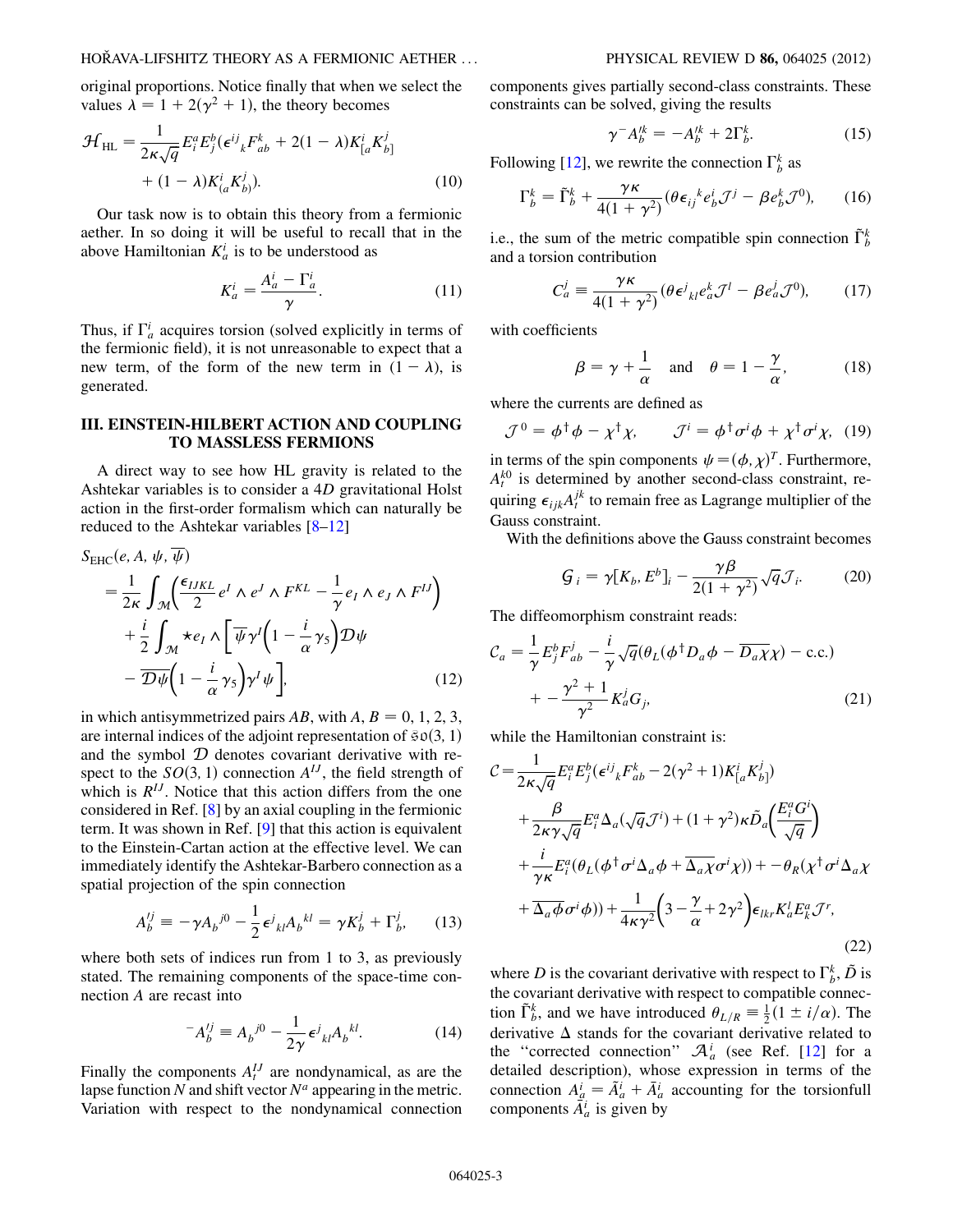ALEXANDER, MAGUEIJO, AND MARCIANÒ PHYSICAL REVIEW D 86, 064025 (2012)

$$
\mathcal{A}_{a}^{i} \equiv A_{a}^{i} + \frac{\gamma \kappa}{4\alpha} e_{a}^{i} \mathcal{J}^{0}, \qquad (23)
$$

where  $\tilde{A}_a^i = A^{\prime i}{}_a$ . In the notation of [[12](#page-8-8)] the Ashtekar-<br>Barbero connection splits into a torsion part and a torsion-Barbero connection splits into a torsion part and a torsionfree part. Specifically, with  $\tilde{\Gamma}_a^i$  the compatible torsionfree spin connection and  $\tilde{K}_a^i$  the compatible torsionfree extrinsic curvature, we have

$$
A_a^i = \tilde{\Gamma}_a^i + \gamma \tilde{K}_a^i + \frac{\kappa \gamma}{4} \epsilon^i_{kl} e_a^k \mathcal{J}^l - \frac{\kappa \gamma}{4\alpha} e_a^i \mathcal{J}^0. \tag{24}
$$

The three constraints  $(20)$  $(20)$ – $(22)$  $(22)$  provide a set of first-class constraints.

## IV. NONMINIMAL ECH ACTION IN METRIC-COMPATIBLE VARIABLES

We focus on the term in  $C$ , as its generalization introduces us to the Hamiltonian formulation of the Hořava-Lifshitz dynamics. The Gauss and the vector constraints of the Einstein-Cartan-Holst (ECH) action will indeed close weakly on the constraints' surfaces, the same constraints' algebra where the Hor̃ava-Lifshitz theory of gravity  $(6)$ closes, provided some extra conditions are satisfied. In contrast, the Hořava-Lifshitz term in  $(6)$ , in the scalar constraint,  $\mathcal{H}_{\text{HI}}$ , endows the De Witt metric with a conformal dimensionless coupling  $\lambda$ . For  $\lambda < 1/3$  gravity becomes repulsive, and it is interesting to notice that this condition corresponds to a region in the plane spanned by the Immirzi parameter  $\gamma$  and nonminimal Fermion coupling constant  $\alpha$ .

We start from the scalar constraint for the Einstein-Cartan-Holst action ([12\)](#page-3-2) recast in terms of the ''metric compatible'' Ashtekar variables

<span id="page-4-0"></span>
$$
\mathcal{H}_{\text{Ash}}^{\text{ECH}} = \frac{1}{2\kappa\sqrt{q}} E_i^a E_j^b (\epsilon^{ij}{}_{k} F_{ab}^k - 2(\gamma^2 + 1) K_{[a}^i K_{b]}^j) \n+ \frac{i}{2\gamma} E_i^a (\phi^\dagger \sigma^i \partial_a \phi - \chi^\dagger \sigma^i \partial_a \chi - \text{c.c.}) \n+ \frac{\theta}{2\gamma} E_j^b \tilde{\Gamma}_b^j \mathcal{J}^0 + \frac{\gamma}{4\alpha\sqrt{q}} \epsilon^{ij}{}_{k} E_i^a e_b^k \mathcal{J}^0 \partial_a E_j^b \n+ \frac{3\kappa}{16} \frac{\sqrt{q}}{1 + \gamma^2} \left(\frac{1}{\alpha^2} - \frac{2}{\alpha\gamma} - 1\right) (\mathcal{J}_0^2 - \mathcal{J}_1 \mathcal{J}^l) \n+ \frac{1}{\kappa \gamma^2} \tilde{D}_a \left(\frac{E_i^a \tilde{G}^i}{\sqrt{q}}\right) + \frac{2 + \gamma^2}{4\gamma^2} \tilde{G}_i \mathcal{J}^i, \tag{25}
$$

where the tilde """ labels metric-compatible quantities. We will show that it is possible to reduce  $\mathcal{H}^{\text{ECH}}_{\text{Ash}}$  to the Hořava-Lifshitz gravity scalar constraint

$$
\mathcal{H}_{HL} = \frac{1}{2\kappa\sqrt{q}} E_i^a E_j^b (\epsilon^{ij}{}_k F_{ab}^k - 2(\gamma^2 + 1)K_{[a}^i K_{b]}^j
$$

$$
+ (1 - \lambda)K_a^i K_b^j), \tag{26}
$$

by assuming some restrictions on the quantum states of the Fermionic matter content of  $(12)$  $(12)$  $(12)$ . In order to show the equivalence of the two theories, we must also check that the vector constraint  $C_a$  and the Gauss constraint  $G_i$ , once recast in the metric-compatible variables, reduce to the ones of the Hořava-Lifshitz theory provided some assumptions (that will soon be listed) are fulfilled.

We first rewrite the Gauss and vector constraints in terms of metric-compatible quantities. In the presence of fermions the Gauss constraint is modified to

$$
G_i = D_b E_i^b - \frac{1}{2} \sqrt{q} \mathcal{J}_i = \gamma [K_b, E^b]_i - \frac{\gamma \beta}{2(1 + \gamma^2)} \sqrt{q} \mathcal{J}_i.
$$
\n(27)

We see that when the spatial current vanishes ( $\mathcal{J}_l = 0$ ) the Gauss constraint reduces to  $G_i = \gamma \epsilon^k_{ji} K_b^k E_j^b = \gamma \epsilon^k_{ji} \tilde{K}_b^k E_j^b = \tilde{C}$ . We see survey the vector constraint in terms of matrix  $\tilde{G}_i$ . We can express the vector constraint in terms of metriccompatible variables as

$$
\mathcal{C}_{a} = \frac{1}{\gamma} E_{j}^{b} \tilde{D}_{[a} \tilde{K}_{b]}^{j} + \text{sign}(\det e_{a}^{i}) \frac{\kappa}{4} \epsilon_{ca}{}^{b} E_{l}^{c} \tilde{D}_{b} (\sqrt{q} \mathcal{J}^{l}) \n+ - \frac{i}{2\gamma} \sqrt{q} (\phi^{\dagger} \tilde{D}_{a} \phi + \chi^{\dagger} \tilde{D}_{a} \chi - \text{c.c.}) \n+ \frac{1}{\gamma} \text{sign}(\det e_{a}^{i}) E_{l}^{d} (\epsilon_{cd}{}^{b} \Gamma_{ba}^{c} - \epsilon_{ca}{}^{b} \Gamma_{bd}^{c}) \sqrt{q} \mathcal{J}^{l} \n+ \left( \frac{\kappa}{4} \epsilon^{jkl} \mathcal{J}_{k} e_{al} - \frac{\kappa}{4\alpha} e_{a}^{j} \mathcal{J}^{0} - \frac{1 + \gamma^{2}}{\gamma} K_{a}^{j} \right) \tilde{G}_{j}, \quad (28)
$$

which reduces to the expression

$$
\mathcal{C}_a = \frac{1}{\gamma} E_j^b \tilde{D}_{[a} \tilde{K}_{b]}^j - \left( \frac{\kappa}{4\alpha} e_a^j \mathcal{J}^0 + \frac{1 + \gamma^2}{\gamma} K_a^j \right) \tilde{\mathcal{G}}_j
$$
  
=  $\tilde{\mathcal{C}}_a - \left( \frac{\kappa}{4\alpha} e_a^j \mathcal{J}^0 + \frac{1 + \gamma^2 - \gamma^3}{\gamma} K_a^j \right) \tilde{\mathcal{G}}_j$  (29)

on states over which  $\mathcal{J}^l$  and  $(\phi^{\dagger} \tilde{D}_a \phi + \chi^{\dagger} \tilde{D}_a \chi - \text{c.c.})$ <br>vanish. Once we classically implement  $G_i = \tilde{G}_i = 0$  it vanish. Once we classically implement  $G_i = \tilde{G}_i = 0$ , it<br>follows that the vector constraint of the Einstein-Cartanfollows that the vector constraint of the Einstein-Cartan-Holst theory [\(12\)](#page-3-2) becomes equivalent to the one expressed in terms of the metric compatible variables in Hořava-Lifshitz gravity. For this to be true it is essential that the spatial currents remain switched off (for a discussion of this condition see e.g., Refs. [[4](#page-8-3),[5\]](#page-8-4)).

#### A. Fixed values of the Immirzi parameter and  $\lambda$

In this section we explore the case  $\theta = 0$ , emphasizing that the equality it encodes between the two parameters entering the Einstein-Cartan-Holst action (i.e.,  $\alpha = \gamma$ ) is<br>not necessarily required Indeed  $\alpha$  does not need to be fixed not necessarily required. Indeed  $\alpha$  does not need to be fixed to  $\gamma$  for an equivalence between the Hořava-Lifshitz theory of gravity endowed with the square of the Cotton tensor, namely the term  $C_{ii}C^{ij}$ , and the action in [\(12](#page-3-2)) to be found. Nevertheless, we start from this instructive and simple case. Throughout this section, we assume that<sup>2</sup>  $\langle (\phi^\dagger \tilde{D}_a \phi +$  $\chi^{\dagger} \tilde{D}_a \chi$  – c.c.)) and  $\langle \mathcal{J}_i \rangle$  vanish, as a necessary condition

<sup>&</sup>lt;sup>2</sup>We denote with " $\langle \cdot \rangle$ " the expectation value of operators on equantum state realizing our assumptions. the quantum state realizing our assumptions.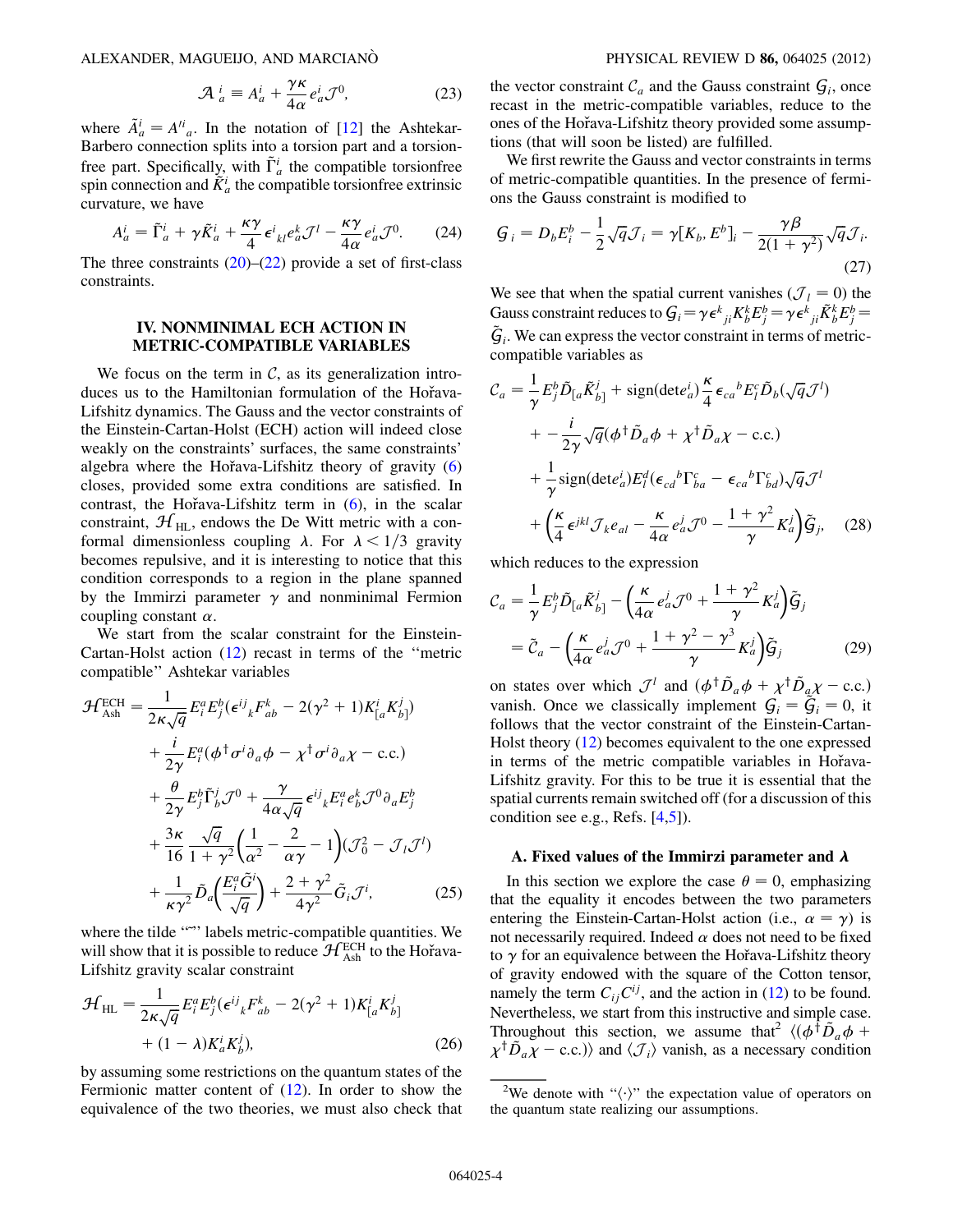for our claim. We then recast the theory in terms of torsionfull Ashtekar variables  $\{A_a^i, E_j^b\}$ , which in turn are given, in terms of the compatible variables  $\{\tilde{A}^i_a, \tilde{E}^b_j\}$ , by

$$
A_a^i = \tilde{A}_a^i - \frac{\gamma \kappa}{4\alpha} e_a^i \mathcal{J}^0, \qquad E_j^b = \tilde{E}_j^b.
$$
 (30)

<span id="page-5-1"></span>This relation yields general extrinsic curvature,  $K_a^i$ , which has a torsionfree part,  $\tilde{K}_a^i$ , and a torsionfull piece  $\overline{\tilde{K}}_a^i$ 

$$
K_a^i = \tilde{K}_a^i - \frac{\kappa}{4\alpha} e_a^i \mathcal{J}^0 \equiv \tilde{K}_a^i + \bar{K}_a^i, \tag{31}
$$

where the torsionfull extrinsic curvature is  $\bar{K}_a^i = -\frac{\kappa}{4\alpha} e_a^i \mathcal{J}^0$ .

As we are rewriting our theory in terms of torsionfull quantities, for the sake of consistency the field strength must be expressed in terms of the torsionfull connection  $A_a^i$ . It is not difficult to check that the scalar constraint [\(25\)](#page-4-0) rewrites as

<span id="page-5-0"></span>
$$
\mathcal{H}_{\text{Ash}}^{\text{ECH}} = \frac{1}{2\kappa\sqrt{q}} E_i^a E_j^b (\epsilon^{ij}{}_k (F_{ab}^k - 2(\gamma^2 + 1) K_{[a}^i K_{b]}^j)
$$
  
+ 
$$
\frac{i}{2\kappa\gamma} E_i^a (\phi^\dagger \sigma^i \tilde{D}_a \phi - \chi^\dagger \sigma^i \tilde{D}_a \chi - \text{c.c.})
$$
  
+ 
$$
\frac{E_i^a}{2\kappa\sqrt{q}} \tilde{D}_a (\sqrt{q} \mathcal{J}^i) + \frac{1}{2\kappa} E_j^b K_b^j \mathcal{J}^0
$$
  
+ 
$$
\frac{1}{2\kappa\gamma} [K_a, E^a]_j \mathcal{J}^j + - \frac{3}{8\kappa\sqrt{q}} \frac{1}{1 + \gamma^2} q \mathcal{J}_0^2
$$
  
+ 
$$
\frac{1 + \gamma^2}{\kappa\gamma^2} \tilde{D}_a \left( \frac{E_i^a \mathcal{G}^i}{\sqrt{q}} \right).
$$
(32)

Provided now that  $\langle \mathcal{J}^i \rangle = \langle (\phi^\dagger \sigma^i \tilde{D}_a \phi - \chi^\dagger \sigma^i \tilde{D}_a \chi \rangle$ <br>c c \) = 0, on the constraint's surface where  $G^i$  = c.c.)) = 0, on the constraint's surface where  $\vec{G}^i = 0$ <br>the scalar constraint (32) written in terms of torsionfull the scalar constraint [\(32\)](#page-5-0) written in terms of torsionfull quantities reads

$$
\mathcal{H}_{\text{Ash}}^{\text{ECH}} = \frac{1}{2\kappa\sqrt{q}} E_i^a E_j^b (\epsilon^{ij}{}_{k} F_{ab}^k - 2(\gamma^2 + 1) K_{[a}^i K_{b]}^i) + -\frac{3}{8\kappa\sqrt{q}} \frac{1}{1 + \gamma^2} q \mathcal{J}_0^2.
$$
 (33)

A few algebraic manipulations are now in order. Firstly note that

$$
\frac{3\kappa}{16} \frac{\sqrt{q}}{\gamma^2} \mathcal{J}_0^2 = \frac{2}{3} \frac{E_i^a E_j^b}{2\kappa \sqrt{q}} \left( \frac{\kappa}{4\gamma} e_{(a}^i \frac{\kappa}{4\gamma} e_{b)}^j \right) \mathcal{J}_0^2, \qquad (34)
$$

in which the symmetrization arises from the fact that

$$
9e2 = (Eia eii)(Ejb ejj) = Eia Ejb (e(ai ebj) + e[ai ejj)]
$$
  
= E<sub>i</sub><sup>a</sup> E<sub>j</sub><sup>b</sup> e<sub>(a</sub><sup>j</sup> e<sub>j</sub><sup>j</sup>),

where symmetrization and skew symmetrization are intended to have been normalized (recall too that  $\sqrt{q} = e$ ).<br>It is then straightforward to recognize that It is then straightforward to recognize that

$$
\frac{2}{3} \frac{E_i^a E_j^b}{2\kappa \sqrt{q}} \left(\frac{\kappa}{4\gamma} e_{(a}^i \frac{\kappa}{4\gamma} e_{b)}^j\right) \mathcal{J}_0^2 = \frac{2}{3} \frac{E_i^a E_j^b}{2\kappa \sqrt{q}} \bar{K}_{(a}^i \bar{K}_{b)}^i \qquad (35)
$$

and that

$$
\frac{2}{3} \frac{E_i^a E_j^b}{2\kappa \sqrt{q}} \left( \frac{\kappa}{4\gamma} e_a^i \frac{\kappa}{4\gamma} e_b^j \right) \mathcal{J}_0^2
$$
  
= 
$$
\frac{2}{3} \frac{E_i^a E_j^b}{2\kappa \sqrt{q}} (K_a^i K_b^j + \tilde{K}_a^i \tilde{K}_b^j - 2K_a^i \tilde{K}_b^j), \qquad (36)
$$

<span id="page-5-2"></span>having made use of the definition of  $\overline{K}_a^i$  in [\(31\)](#page-5-1) and again the identities  $E_i^a e_a^i = 3e$  and  $E_i^a = ee_i^a$ . If we impose that the trace of the extrinsic curvature vanishes  $K = 0$  which the trace of the extrinsic curvature vanishes,  $K = 0$ , which in terms of metric-compatible variables, is equivalent to imposing

$$
\tilde{K} = -\frac{3}{4\gamma} \mathcal{J}_0, \tag{37}
$$

we obtain

$$
\frac{3\kappa}{16} \frac{\sqrt{q}}{\gamma^2} \mathcal{J}_0^2 = \frac{2}{3} \frac{E_i^a E_j^b}{2\kappa \sqrt{q}} (K_a^i K_b^j + \tilde{K}_a^i \tilde{K}_b^j). \tag{38}
$$

We emphasize that condition  $(37)$  (which generalizes the Lichnerowicz condition  $\tilde{K} = 0$ ) corresponds to the secondclass constraint imposed to the ADM formulation of gravity  $\Pi = \mathcal{Y} (\Pi^{ab}$  being the conjugate momentum to  $q_{ab}$ ) while solving the vector and scalar constraints. The York time<sup>3</sup>  $\dot{y}$  is then identified with the fermionic electric charge density:

$$
\mathbf{y} = -\frac{3}{4\gamma} \mathcal{J}_0. \tag{39}
$$

Once these algebraic manipulations are considered, it immediately follows that

$$
\mathcal{H}_{\text{Ash}}^{\text{ECH}} = \frac{1}{2\kappa\sqrt{q}} E_i^a E_j^b \left( \epsilon^{ij}{}_k F_{ab}^k - 2(\gamma^2 + 1) K_{[a}^i K_{b]}^j + -\frac{2}{3} \frac{\gamma^2}{1 + \gamma^2} \bar{K}_{(a}^i \bar{K}_{b)}^i \right).
$$
\n(40)

Therefore, when  $\lambda = 3 + 2\gamma^2$  and  $3(\gamma^2 + 1)^2 = \gamma^2$ ,<br>which respectively fix the values  $\gamma^2 = \{-3, -1/3\}$  and which respectively fix the values  $\gamma^2 = \{-3, -1/3\}$  and  $\lambda = \{-3, 7/3\}$  we find that the scalar constraint for action  $\lambda = \{-3, 7/3\}$ , we find that the scalar constraint for action<br>(12) is equivalent to the scalar constraint of the Hořava- $(12)$  is equivalent to the scalar constraint of the Hor̃ava-Lifshitz gravity theory, i.e.,

<sup>&</sup>lt;sup>3</sup>More precisely, we should consider the definition of the York time provided in Ref. [[6\]](#page-8-5) (and recalled in Ref. [\[13\]](#page-8-10)), in which the trace of  $\Pi^{ab}$  is rescaled by the inverse of  $\sqrt{q}$  in order to provide a variable canonically conjugated to the Hamiltonian density  $\sqrt{q}$ . It is not probably surprising the fact that this automatically encodes a treatment of fermionic matter in terms of densitized fields (see e.g., Refs. [[3,](#page-8-2)[14](#page-8-11),[15](#page-8-12)]).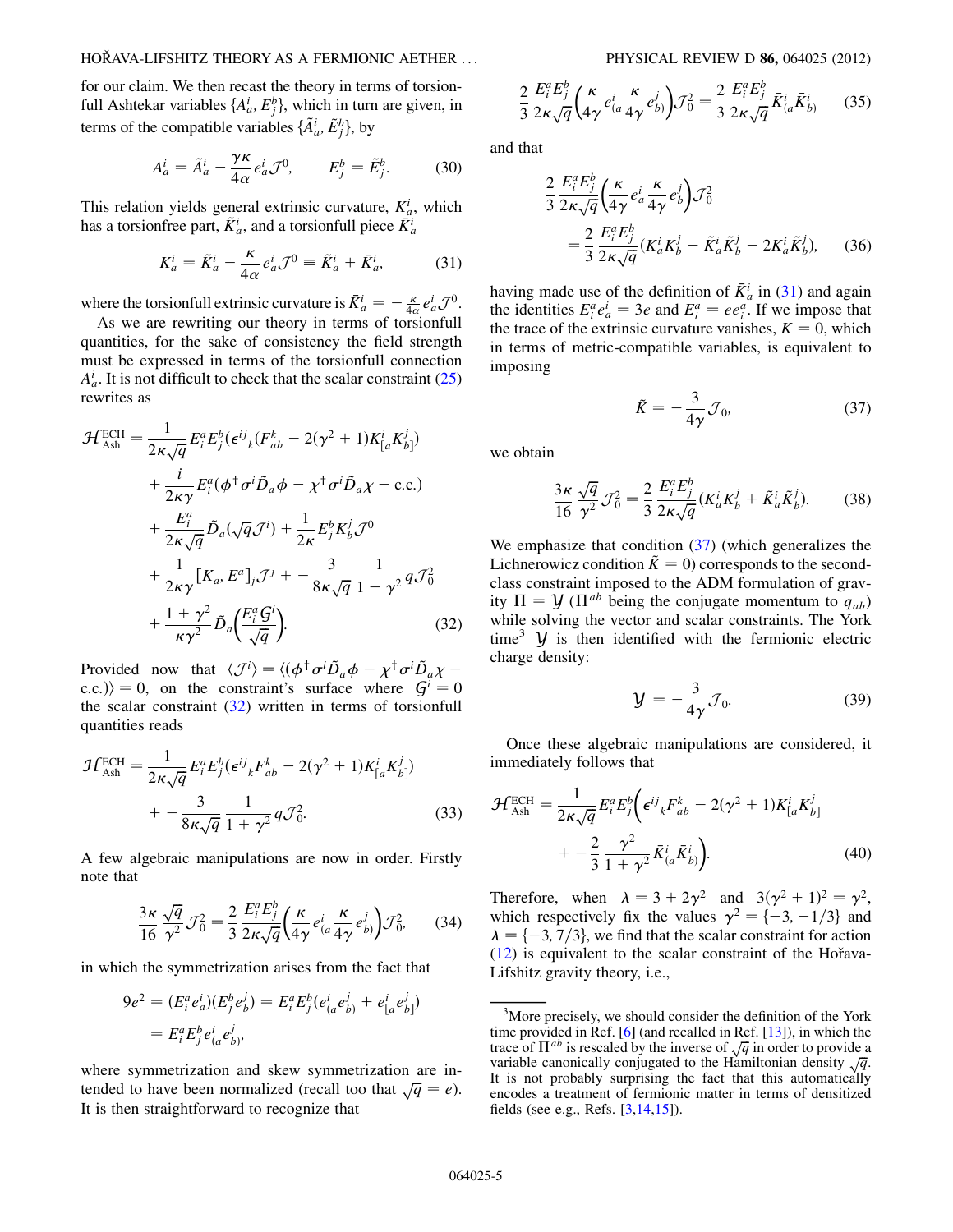<span id="page-6-1"></span>
$$
\mathcal{H}_{\text{Ash}}^{\text{ECH}} = \frac{1}{2\kappa\sqrt{q}} E_i^a E_j^b (\epsilon^{ij}{}_k F_{ab}^k - 2(\gamma^2 + 1) K_{[a}^i K_{b]}^j
$$

$$
+ (1 - \lambda) K_a^i K_b^j), \tag{41}
$$

with

$$
\lambda = 3 + 2\gamma^2 = \{-3, 7/3\}.
$$
 (42)

In terms of the torsionfull variables, the Gauss and the vector constraint becomes

$$
G_i = D_b E_i^b - \frac{1}{2} \sqrt{q} \mathcal{J}_i = \gamma [K_b, E^b]_i - \frac{\gamma \beta}{2(1 + \gamma^2)} \sqrt{q} \mathcal{J}_i
$$
\n(43)

and

$$
\mathcal{C}_a = \frac{1}{\gamma} E^b_j F^j_{ab} - \frac{1 + \gamma^2}{\gamma^2} K^i_a - \frac{i}{2\gamma} \sqrt{q} (\phi^{\dagger} \tilde{D}_a \phi + \chi^{\dagger} \tilde{D}_a \chi) \n+ - \frac{\kappa \sqrt{q}}{8(1 + \gamma^2)} (\theta \epsilon^j_{kl} e^k_a \mathcal{J}^l - \beta e^j_a \mathcal{J}_0) \mathcal{J}_i - \frac{1}{2} K^i_a \sqrt{q} \mathcal{J}_i.
$$
\n(44)

Again, under the assumptions  $\langle \mathcal{J}^i \rangle = \langle (\phi^\dagger \sigma^i \tilde{D}_a \phi - \sigma^i \sigma^i \tilde{D}_b \phi - \sigma^i \sigma^i \tilde{D}_b \phi - \sigma^i \sigma^i \tilde{D}_b \phi - \sigma^i \sigma^i \tilde{D}_b \phi - \sigma^i \sigma^i \tilde{D}_b \phi - \sigma^i \tilde{D}_b \phi - \sigma^i \tilde{D}_b \phi$  $\chi^{\dagger} \sigma^i \tilde{D}_a \chi - \text{c.c.}$ ) = 0, we recover that  $G_i$  and  $C_a$  have<br>the same form as the Gauss and the vector constraints the same form as the Gauss and the vector constraints of the Hořava-Lifshitz theory of gravity, provided that torsionfree quantities are replaced everywhere by torsionfull quantities.

It is remarkable that when the York-time condition is imposed,  $K = 0$ , the Cotton tensor is naturally present in the theory. Indeed, as shown in Ref. [\[16\]](#page-8-13) using Ashtekar variables, under the assumption  $K = 0$  the constraints imply

<span id="page-6-0"></span>
$$
\tilde{K}^{ab} = k \varepsilon^{abd} \tilde{D}_a \left( \tilde{R}_d{}^b - \frac{1}{4} \delta_d^b \tilde{R} \right) = k \tilde{C}^{ab}, \qquad (45)
$$

with  $\tilde{R}_a^b$  the three-dimensional Ricci tensor and  $\tilde{R}$ its contraction,  $\varepsilon^{abd}$  the Levi-Civita tensor  $\varepsilon^{abd} =$ <br> $\frac{d^{ik} \cdot d \cdot b \cdot c}{dt}$  is constant of approximation of  $\tilde{c}^{ab}$  the  $\epsilon^{ijk} e_i^a e_j^b e_k^c$ , k a constant of proportionality and  $\tilde{C}^{ab}$  the Cotton tensor in 3D in terms of metric-compatible variables. We recall that the action for the  $z = 3$  Hor̃ava-Lifshitz theory of gravity in  $3 + 1D$  takes the form

<span id="page-6-2"></span>
$$
S^{\text{HL}} = \int dt d^3x \sqrt{q} N \left( \frac{2}{\kappa^2} (\tilde{K}_{ij} \tilde{K}^{ij} - \lambda \tilde{K}^2) - \frac{\kappa^2}{2w^4} \tilde{C}_{ij} \tilde{C}^{ij} \right), \tag{46}
$$

which after Wick rotation to imaginary time may be rewritten as a sum of squares

$$
S^{\text{HL}} = 2i \int dt d^3x \sqrt{q} N \left( \frac{1}{\kappa} \tilde{K}_{ij} - \frac{\kappa}{2w^2} \tilde{C}_{ij} \right) G^{ijkl} \times \left( \frac{1}{\kappa} \tilde{K}_{kl} - \frac{\kappa}{2w^2} \tilde{C}_{kl} \right), \tag{47}
$$

where we have introduced the de Witt metric

$$
G^{ijkl} = \frac{1}{2} (q^{ik} q^{jl} + q^{il} q^{jk}) - \lambda q^{ij} q^{kl}.
$$
 (48)

When we impose  $(37)$  $(37)$ , we find that  $(45)$  $(45)$  $(45)$  relates the metriccompatible extrinsic curvature and the metric-compatible Cotton tensor. Therefore, the two tensors depend on the extrinsic curvature terms that only appear in the scalar constraint  $(41)$  and in action  $(6)$ . This would finally account for recovering an action similar in form to [\(46\)](#page-6-2) after having properly Wick-rotated the time coordinate, but with contribution originated by the presence of fermions (and consequently of torsion). On shell, for solutions of the Hamiltonian constraints derived from  $(12)$  once  $(37)$  is imposed, a relation similar in form to ([6](#page-2-0)) can be recovered, but now in terms of torsionfull quantities. The Wickrotated action is then

$$
S = 2i \int dt d^3x \sqrt{q} N \left[ \frac{1}{\kappa} (\tilde{K}_{ij} + \bar{K}_{ij}) G^{ijkl} \frac{1}{\kappa} (\tilde{K}_{kl} + \bar{K}_{kl}) \right].
$$

By introducing real parameter  $\zeta$  and using  $\tilde{K}^{ab} = k\tilde{C}^{ab}$  we can write the Euclidean action as

$$
S = 2i \int dt d^3x \sqrt{q}N
$$
  
 
$$
\times \left\{ \left[ \frac{1 - \xi}{\kappa} (\tilde{K}_{ij} + \bar{K}_{ij}) G^{ijkl} \times \frac{1 - \xi}{\kappa} (\tilde{K}_{kl} + \bar{K}_{kl}) \right] + \frac{\xi^2}{\kappa^2} \tilde{C}_{ij} \tilde{C}^{ij} + 2\xi \tilde{K}_{ij} G^{ijkl} \bar{K}_{kl} \right\}.
$$

This finally becomes

$$
S = 2i \int dt d^3x \sqrt{q} N \left\{ \frac{1}{\kappa'^2} K_{ij} G^{ijkl} K_{ij} + \frac{\xi^2}{(1 - \xi)^2 \kappa'^2} \tilde{C}_{ij} \tilde{C}^{ij} - 2 \frac{\xi^2}{(1 - \xi)^2 \kappa'^2} \bar{K}_{ij} G^{ijkl} \bar{K}_{kl} \right\},
$$

once we recognize that  $\tilde{K}_{ij}G^{ijkl}\tilde{C}_{k}l$  can be written as a total derivative [[1\]](#page-8-0), for parameters

<span id="page-6-4"></span>
$$
\frac{\xi^2 k^2}{(1-\xi)^2} = \frac{\kappa'^4}{2w^2} \quad \text{and} \quad (\gamma^2, \lambda) = \left\{ (-3, -3), \left( -\frac{1}{3}, \frac{7}{3} \right) \right\},\tag{49}
$$

and absorbing  $1 - \xi$  in  $\kappa$ , by defining

$$
\kappa'=\kappa/(1-\xi).
$$

At the end of this procedure, we obtain the Euclidean action

<span id="page-6-3"></span>
$$
S = 2i \int dt d^{3}x \sqrt{q} N \left\{ \frac{1}{\kappa'^{2}} K_{ij} G^{ijkl} K_{ij} + \frac{\kappa'^{2}}{2w^{2}} \tilde{C}_{ij} \tilde{C}^{ij} - \frac{(1 - 3\lambda)}{\gamma^{2}} \frac{\kappa'^{4}}{w^{2}} \frac{3(1 - \xi)^{2}}{16} \mathcal{J}_{0}^{2} \right\}.
$$
 (50)

Action [\(50](#page-6-3)) contains a  $\mathcal{J}_0^2$  interaction-term additional to the action for the Hořava-Lifshitz gravity in Ref. [[1\]](#page-8-0). Without fixing  $\lambda$  the last term in ([50](#page-6-3)) can be made to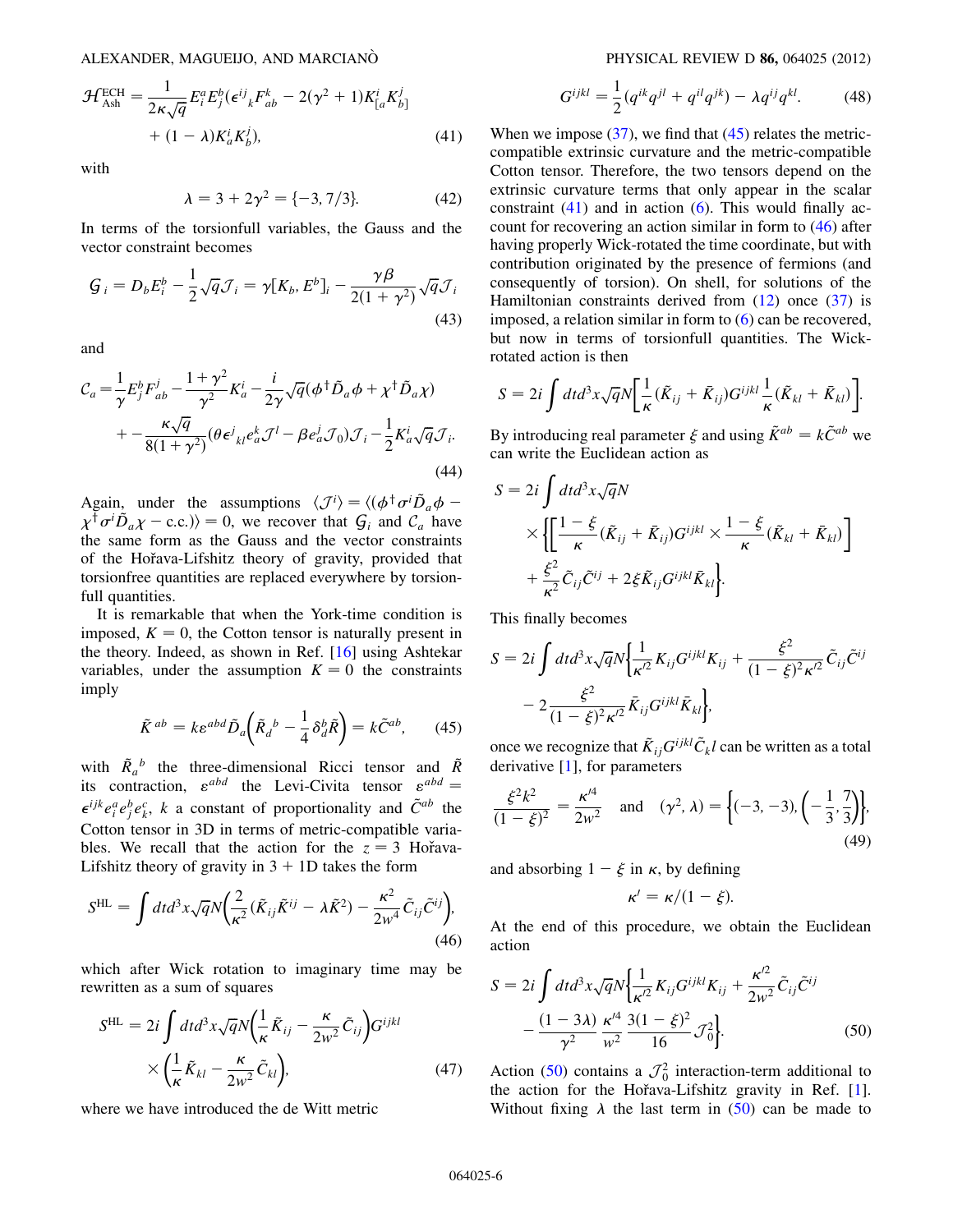#### HOŘAVA-LIFSHITZ THEORY AS A FERMIONIC AETHER ... PHYSICAL REVIEW D 86, 064025 (2012)

vanish for the degenerate value  $\lambda = 1/3$  [instead of [\(49](#page-6-4))]. By properly dealing with  $\alpha$  more general solutions can be found, and the conditions relating  $\gamma$  and  $\lambda$  and the vanishing of the  $\mathcal{J}_0^2$  terms can be met simultaneously. We will revisit this issue in the next subsection. We close this section with a remark on the two possible values of  $\gamma^2$ , and hence  $\lambda$ , which we have found were needed for our equivalence. It is well known [[17](#page-8-14)] that the physical meaning of  $\lambda$  can be inferred from the analysis of the acceleration of the three-volume  $V = \int d^3x \sqrt{q}$ , which is encoded<br>in the formula in the formula

$$
\frac{d^2}{dt^2}V = -\frac{2}{3\lambda - 1} \int d^3x \sqrt{q}\tilde{R}.
$$
 (51)

Therefore, an attractive gravitational force is recovered for  $\gamma^2 = -1/3$  and  $\lambda = 7/3$  in this framework.

## B. The of  $\alpha$  parameter solutions in HL gravity

In this subsection we show how it is possible to extend our results, by dropping the constraint  $\alpha = \gamma$  and leading to a one-parameter family of solutions in  $\lambda$  and  $\gamma$  dependto a one-parameter family of solutions in  $\lambda$  and  $\gamma$  depending on the nonminimal coupling  $\alpha$  entering the Einstein-Cartan-Holst action ([12](#page-3-2)). We will show that it is possible to impose the vanishing of the extra interaction term in [\(50\)](#page-6-3) even for  $\alpha \neq \gamma$ . The scalar constraint will still be given by

$$
\mathcal{H}_{\text{Ash}}^{\text{ECH}} = \frac{1}{2\kappa\sqrt{q}} E_i^a E_j^b (\epsilon^{ij}{}_k (F_{ab}^k - 2(\gamma^2 + 1)K_{[a}^i K_{b]}^i)
$$
  
+ 
$$
\frac{i}{2\kappa\gamma} E_i^a (\phi^\dagger \sigma^i \tilde{D}_a \phi - \chi^\dagger \sigma^i \tilde{D}_a \chi - \text{c.c.})
$$
  
+ 
$$
\frac{E_i^a}{2\kappa\sqrt{q}} \tilde{D}_a (\sqrt{q} \mathcal{J}^i) + \frac{1}{2\kappa} E_j^b K_b^j \mathcal{J}^0
$$
  
+ 
$$
\frac{1}{2\kappa\gamma} [K_a, E^a]_j \mathcal{J}^j + - \frac{3}{8\kappa\sqrt{q}} \frac{1}{1 + \gamma^2} q \mathcal{J}_0^2
$$
  
+ 
$$
\frac{1 + \gamma^2}{\kappa\gamma^2} \tilde{D}_a \left( \frac{E_i^a \mathcal{G}^i}{\sqrt{q}} \right), \tag{52}
$$

but now the definition of the torsionfull part of the extrinsic curvature  $\bar{K}_a^i = -\frac{\kappa}{4\alpha} e_a^i \mathcal{J}^0$  allows us to reexpress the scalar constraint as

$$
\mathcal{H}_{\text{Ash}}^{\text{ECH}} = \frac{1}{2\kappa\sqrt{q}} E_i^a E_j^b \left( \epsilon^{ij}{}_k F_{ab}^k - 2(\gamma^2 + 1) K_{[a}^i K_{b]}^j + -\frac{2}{3} \frac{\alpha^2}{1 + \gamma^2} \bar{K}_{(a}^i \bar{K}_{b)}^j \right),
$$
\n(53)

in which again we have assumed  $\langle \mathcal{J}^i \rangle = \langle (\phi^\dagger \sigma^i \tilde{D}_a \phi - \sigma^i \tilde{D}_b \sigma^i \tilde{D}_b \sigma^j \tilde{D}_b \sigma^j \tilde{D}_b \sigma^j \tilde{D}_b \sigma^j \tilde{D}_b \sigma^j \tilde{D}_b \sigma^j \tilde{D}_b \sigma^j \tilde{D}_b \sigma^j \tilde{D}_b \sigma^j \tilde{D}_b \sigma^j \tilde{D}_b \sigma^j \tilde{D}_b \sigma^j \tilde{D}_b \$  $\chi^{\dagger} \sigma^i \tilde{D}_a \chi - \text{c.c.}$ ) = 0. The conditions imposed in order<br>to recover the Hořava-Lifshitz scalar constraint are now to recover the Hořava-Lifshitz scalar constraint are now  $\lambda = 3 + 2\gamma^2$  and  $3(\gamma^2 + 1)^2 = \alpha^2$ . Therefore the Immirzi parameter and  $\lambda$  are now parametrized by the nonminimal coupling parameter  $\alpha$  according to

$$
\gamma^2 = \pm \frac{\alpha}{\sqrt{3}} - 1
$$
, and  $\lambda = 1 \pm \frac{2\alpha}{\sqrt{3}}$ . (54)

As a consequence, the condition to obtain the degenerate value  $\lambda = 1/3$ , in order to derive exactly the quadratic Hořava-Lifshitz action in the Euclidean space,

$$
S = 2i \int dt d^3x \sqrt{q} N \left\{ \frac{1}{\kappa'^2} K_{ij} G^{ijkl} K_{ij} + \frac{\kappa'^2}{2w^2} \tilde{C}_{ij} \tilde{C}^{ij} \right\},\tag{55}
$$

can now be imposed, leading to

$$
\alpha = \pm \frac{1}{\sqrt{3}}.\tag{56}
$$

This result sheds new light on the physical meaning of the dimensionless conformal coupling parameter  $\lambda$ , showing its connection with the nonminimal coupling parameter  $\alpha$ that appears in  $(12)$  $(12)$  $(12)$ . It is also interesting to note that any value  $\lambda$  < 3 implies that only imaginary values are recovered for the Immirzi parameter.

## V. CONCLUSIONS

In this paper we have shown how HL theory may be seen, in some situations, as the action of a fermionic aether in Ashtekar-like gravity in the presence of chiral spinor couplings. The torsion induced by the spinor generates an extra term identical to that used in HL theory to break refoliation invariance. This realization of Hor̃ava gravity in the Ashtekar variables clarifies some open questions that were present in the metric-variable formulation. All of these issues are naturally connected by the condition of having a York time, namely that the trace of the extrinsic curvature vanishes. Once this condition is imposed the finiteness of the graviton is understood, since the Cotton tensor, which was assumed in the original Hořava formulation, gets related to the traceless part of the extrinsic curvature. Furthermore, from the vanishing of the trace of the extrinsic curvature, we get a physical interpretation for the York time  $[6,18,19]$  $[6,18,19]$  $[6,18,19]$  $[6,18,19]$  $[6,18,19]$  $[6,18,19]$  as the fermionic electric charge density. This identification can help us understand the issue of the loss of refoliation invariance as the physical fermionic aether which is the York time, an issue we intend to pursue in future work.

Given our results we can speculate further on why anisotropic scaling seems to lead to a renormalizable theory. The Einstein-Cartan-Kibble formulation of gravity is a gravity theory with torsion, but it is in fact equivalent to the torsionfree Einstein-Hilbert formulation if a four-fermion (axial-axial) interaction is added to the latter. It is wellknown that four-fermion interactions are nonrenormalizable. Could it be that the nonrenormalizable divergences they generate cancel the divergences associated with the usual perturbative treatment of gravity? The equivalence exhibited in this paper would seem to imply that this is indeed the case; however, it is far from trivial to prove it